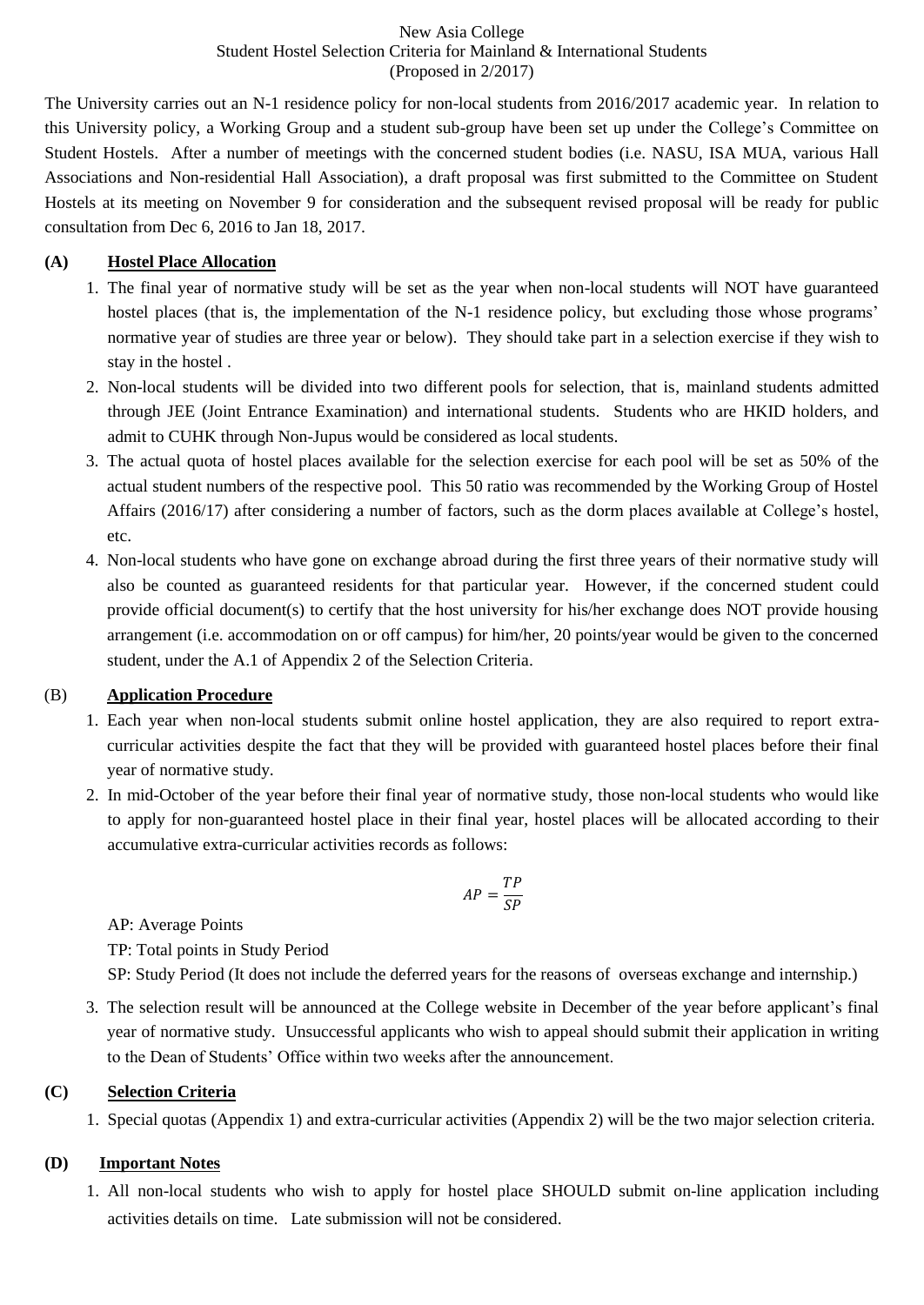# New Asia College Student Hostel Selection Criteria Special Quotas for ALL New Asia Students (Proposed in 2/2017)

- A. The following applicants will be given a hostel place for one academic year:
	- 1. Those who are mobility-handicapped out of physical challenges or recommended by the University Health Centre out of other reasons.
	- 2. (i) President and Vice Presidents of New Asia College Student Union and President of New Asia College Student Union Representative Council.
		- (ii) President or Vice President of Student Union of CUHK, who is a New Asia College student.
		- (iii) Managing Editor or Deputy Managing Editor of CU Student Press, who is a New Asia College student.
		- (iv) Director or Deputy Director of Campus Radio of CUHK who is a New Asia College student.
		- (v) President of Hall Associations in New Asia College.
- B. The following applicants can enjoy priorities in hostel allocation:

.

- 1. Those who are nominated by Student Union of New Asia College (Eight vacancies are reserved for New Asia College Student Union to nominate its committee members or Vice President of Representative Council for residence. Period of residence basically lasts until successors take their office.)
- 2. Those who are nominated by Student Union of CUHK (Five vacancies are reserved for Student Union of CUHK to nominate its committee members, editors of CU Student Press and committee members of Campus Radio of CUHK for residence. Period of residence basically lasts until successors take their office.)
- 3. Those who are nominated by Wardens and College Head (Each hostel has reserved no more than eight vacancies for students with special needs, including six warden nominations and two College Head nominations.)